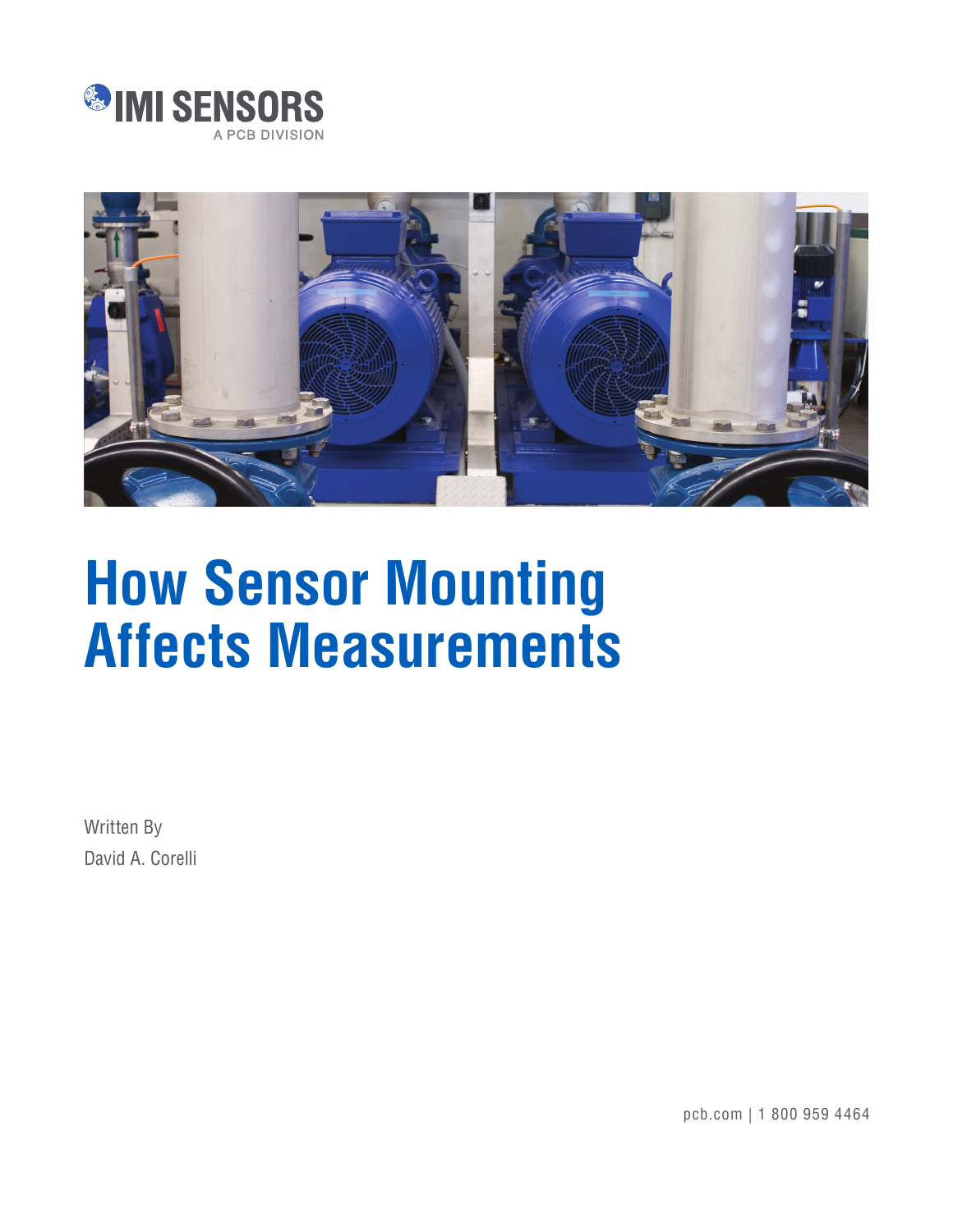# **HOW SENSOR MOUNTING AFFECTS MEASUREMENTS**

## **DAVID A. CORELLI IMI SENSORS**

# **How Sensor Mounting Affects Measurements**

**Abstract**: Sensor mounting can significantly affect both overall vibration and FFT (Fast Fourier Transform) data. This paper describes the differences and confusion in overall measurement techniques and shows how frequency response can affect these measurements. The frequency response of some common mounting methods, such as stud, 2-rail magnet, and flat magnet are measured under controlled laboratory conditions and the results presented. The laboratory data is then correlated with actual machinery data. The paper also shows the dramatic effect that mounting has on commonly used high frequency overall measurements such as Spike Energy<sup>TM</sup> and PeakVue<sup>®</sup> that are used for early warning of bearing and gear faults.

Note: Definitions are included at the end of the paper.

**Overall Vibration Level -** We often hear the term overall vibration level but what does it mean? It is certainly not a well defined term and one can make the case that it is not defined at all. There are many ways to measure overall vibration levels and many of today's vibration data collectors can be setup to measure overall vibration levels using different techniques. Thus, it is hard to define or compare acceptable overall levels for machinery unless the measurement method is well defined. Below are several terms that describe overall vibration measurements.

- Amplitude
- RMS or true RMS
- Derived or calculated peak
- True peak
- "Full" bandwidth analog
- Filtered analog
- Band limited overall (computed from the FFT)

**Measures -** The typical measures used for overall vibration measurement and analysis (displacement, velocity, and acceleration) are useful for detecting different types of faults. The first three measures listed below are actual physical quantities that can be traced back to a standard, typically through NIST in the United States. Overall HFE (High Frequency Energy), on the other hand, is not a physical quantity, is measured using data outside the calibrated range of the accelerometer, and is thus not traceable. This adds another level of complexity not only in trying set vibration standards or limits for HFE measurements but also in trying to compare results.

- **Displacement** is used to measure very low frequency faults such as unbalance in slow speed machines like cooling tower fans. Unfortunately, this can be difficult to measure without noncontact (proximity) probes. It is also used to monitor relative shaft movement with fluid film (sleeve type) bearings using non-contact probes.
- **Velocity** is a primary measure used in most condition monitoring programs to monitor "Balanceof-Plant" faults such as unbalance, misalignment, and looseness.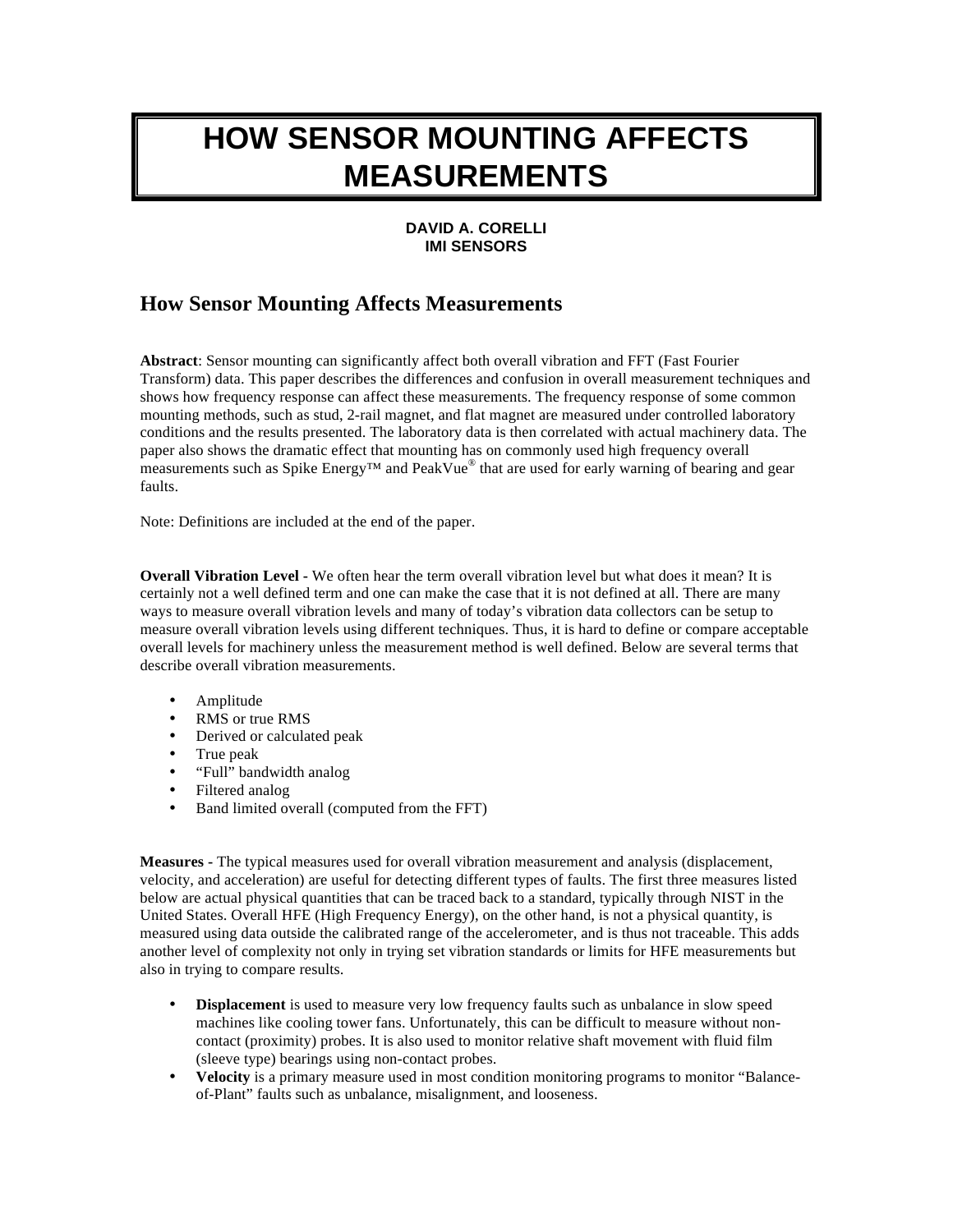- **Acceleration** is typically used to detect higher frequency faults such as gear mesh and broken rotor bars.
- **High Frequency Energy (HFE)** uses data collected above the calibrated range of the accelerometer, including data collected at sensor resonance, and provides early detection of high frequency and impulsive faults such as bearing defects, gear defects, and loss of lubrication (metal-to-metal contact).

**GM Vibration Standard -** I often hear vibration analysts complain that measurements made with new sensors don't agree with the same measurements made with older sensors. They also are confused why another analyst is getting different results than they are when they are seemingly making the same measurements, particularly with overall measurements. To help address this problem, the General Motors Vibration Standards Committee defined "Band-Limited Overall Amplitude Acceptance Limits" to ensure consistency and repeatability of results in their *Vibration Standard for the Purchase of New and Rebuilt Machinery and Equipment*. Band-limited overall values are computed from a frequency spectrum (FFT) that must be within ±5% of the calibrated response of the accelerometer, including sensor mounting effects, over the selected frequency range. Further, when looking at the total energy in a peak, "a minimum of 5 lines of resolution must be used and the peak must be centered in the band." The following equation is defined in the GM Standard to compute the band-limited overall when a specified Hanning window is used (the 1.5 factor).

$$
A = \sqrt{\sum_{i=1}^{N} A_{i}^{2}}
$$

 $A =$ Overall vibration level in Band

 $A =$ Amplitude in the  $i<sup>th</sup>$  line of resolution in the Band

 $(i=1)$  = The first line of resolution in the Band

 $(i=N)$  = The last line of resolution in the Band

 $N =$  the number of lines of resolution in the band

When this method is used to determine the overall vibration level, it is much more repeatable between analysts and "transportable" since the band-limited overall is calculated over a well defined frequency range and from a calibrated spectrum. However, a problem often arises when the analyst does not realize that their sensor mounting method is altering the frequency response in the selected frequency range so the spectrum is actually not calibrated.

**HFE Problems -** The problems of accuracy, consistency, and repeatability of data is worse when making HFE measurements because overall HFE levels are determined from data collected outside the calibrated range of the accelerometer, over a frequency range where sensor mounting dynamics affect the measurements, and there is no physical quantity to trace it back to. Additionally, different accelerometers have different natural frequencies and amplification factors. Since HFE measurements include data collected at the sensor's natural frequency, this further exacerbates the problem. If this isn't bad enough, many if not most industrial accelerometers have built in low pass filters to reduce the amplification effects (to reduce saturation) at the sensor resonance, which also changes the sensor's high frequency response (above the specified range of the sensor). In the case of HFE, all bets are off on accuracy or transportability. In fact, who is to say what is accurate since there is no physical quantity to trace it back to?

**Mounting Effects -** Frequency response calibrations were run on two IMI Sensors, a Model 603C01 Low Cost Industrial Accelerometer and a Model 622B01 Precision Industrial Accelerometer. The 603C01 has about a 25k Hz natural frequency and a 2-pole internal filter while the 622B01 has about a 30k Hz natural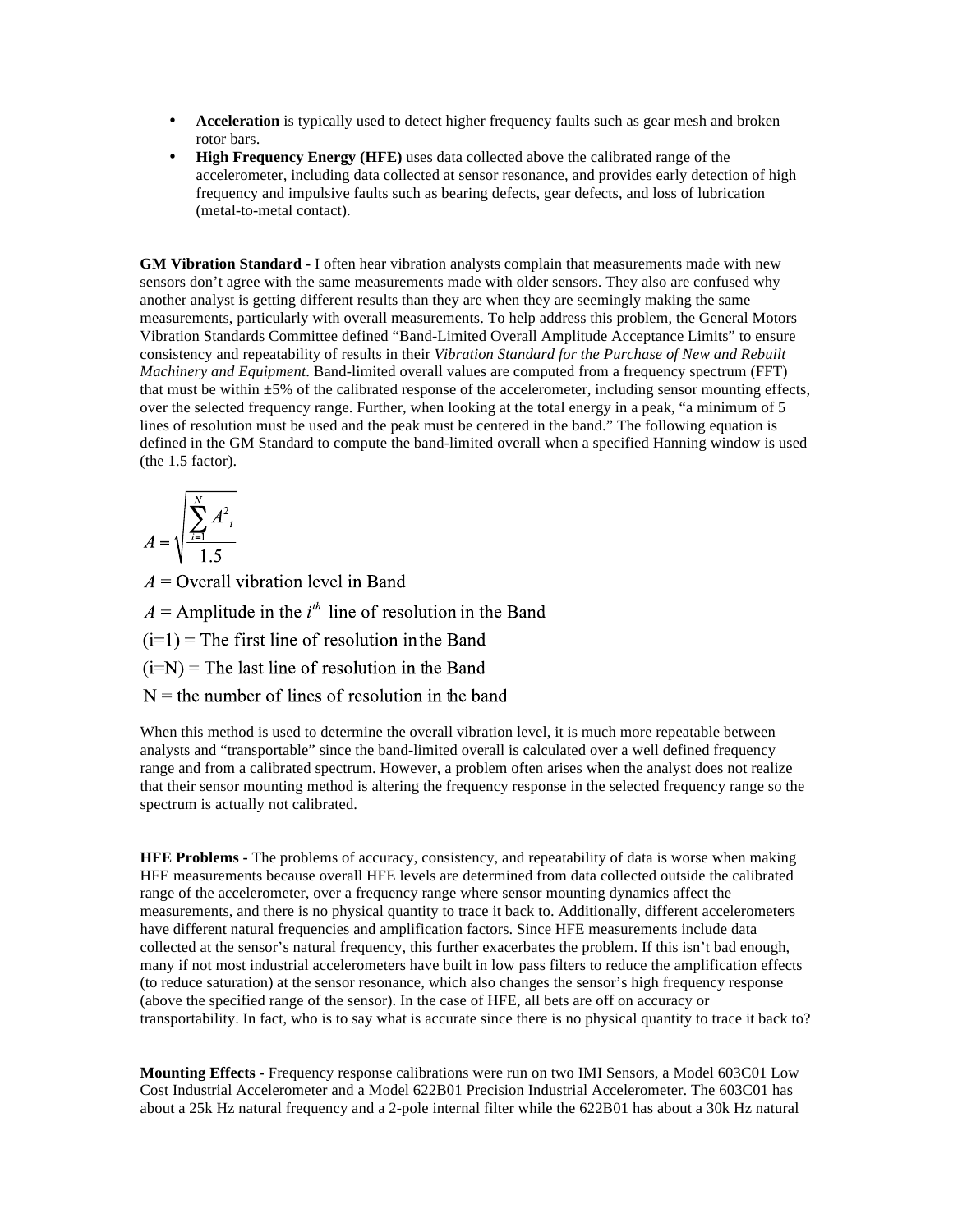frequency and a single-pole filter. Frequency response tests were run using step sine analysis on an NIST traceable accelerometer calibration system. The frequency response was tested with the following sensor mounts: stud, 35# pull flat magnet, 35# pull 2-rail (curved surface) magnet, ¼ twist mount, and 4" SS Probe (stinger). A typical test setup is shown in Figure 1. The lower sensor in Figure 1 is a back-to-back calibration standard. Figure 2 shows the stainless steel probe mounted to a 603C01 accelerometer. The results of the tests are shown in Table 1.

Since the frequency response of most industrial accelerometers are specified at their  $\pm 3$ dB point, it can be seen that the mounting method dramatically changes the calibrated range of the accelerometer system (sensor and mount). The flat frequency response of the 603C01 is reduced from about 12.5k Hz with a stud mount to about 3554 Hz with a 2-rail (curved surface) magnet under ideal conditions. It will be worse on a curved surface on a machine. The useful frequency range of the sensor with the stainless steel probe is only 750 Hz. When making overall measurements, significantly different values will be recorded with these different sensor mounting configurations and the analyst will probably not realize it.

**Centrifugal Compressor and Traceable Measurements:** The above example clearly shows how the sensor mount can affect the measured data. But how much variation is actually encountered under normal day-to-day measurement circumstances due to the different sensors and typical mounts?

Data was collected on the centrifugal compressor shown in Figure 3. The acceleration and velocity spectra collected with the various sensors and mounts are shown in Figures 4 and 5. Even though these are seemingly low frequency measurements, i.e., well within the specified range of the accelerometers, there are major differences in the spectral data in both acceleration and velocity. This is due to the effects of the sensor mount. For the 2-rail magnet, twist mount, and stinger, the differences are significant. This clearly shows that the mounting methods typically used in day-to-day data collection can have a large effect on the accuracy of routinely collected data. The plots also show the overall level as calculated from the spectrum. In velocity, it ranges from 0.0138 ips stud mounted to 0.0229 ips with the probe or a 65.9% difference. If the probe data is not considered, the difference is still 37.7%. For acceleration, the numbers run between 0.510 g to 0.983 g for a difference of 92.7% or almost 2 to 1. These are all huge errors and as the frequencies used in the overall level calculation goes higher, they get worse.

**Combustion Air Fan and HFE Measurements -** The data shown in Table 2 summarizes the overall Spike Energy™ readings (an HFE measurement) taken on a combustion air fan using an EntekIRD dataPAC<sup>™</sup> 1500. The measurements were made with 1 kHz, 2 kHz, and 5 kHz High Pass (HP) Corner filters. The Low Pass Corner frequency of the data collector is fixed at 65 kHz. Thus, the data included in the overall Spike Energy™ measurements includes frequencies that are well outside of the specified range of the sensor including data near the sensor resonance. The table is sorted by Overall Spike Energy™ (gSE units) from highest to lowest. There is a 46 to 1 difference between the highest and lowest readings! In general, the sensor with the highest frequency response and best mount has the highest values. That does not mean, however, that the other readings are wrong. They are just different. Remember, there is no physical quantity to trace these readings back to.

It should be noted that magnetically mounted accelerometers are routinely used in condition monitoring programs using portable data collectors and that HFE measurements are generally collected as part of the route data. These measurements are effective in early detection of bearing problems even though the HFE is attenuated. As long as the sensor, mounting method, and location are consistent and trended, the measurements are effective; however, they generally can't be compared to readings taken by someone else using a different sensor, mounting method or data collection system.

**HFE Measurements –** Even though there is no traceability for HFE measurements and it is nearly impossible to get the same results as someone else, why are they so popular. The simple answer is they work very well in identifying certain types of faults. The user just needs to know how to use them. These are typically high pass filtered measurements that are very sensitive to spikes in the data, as is typical with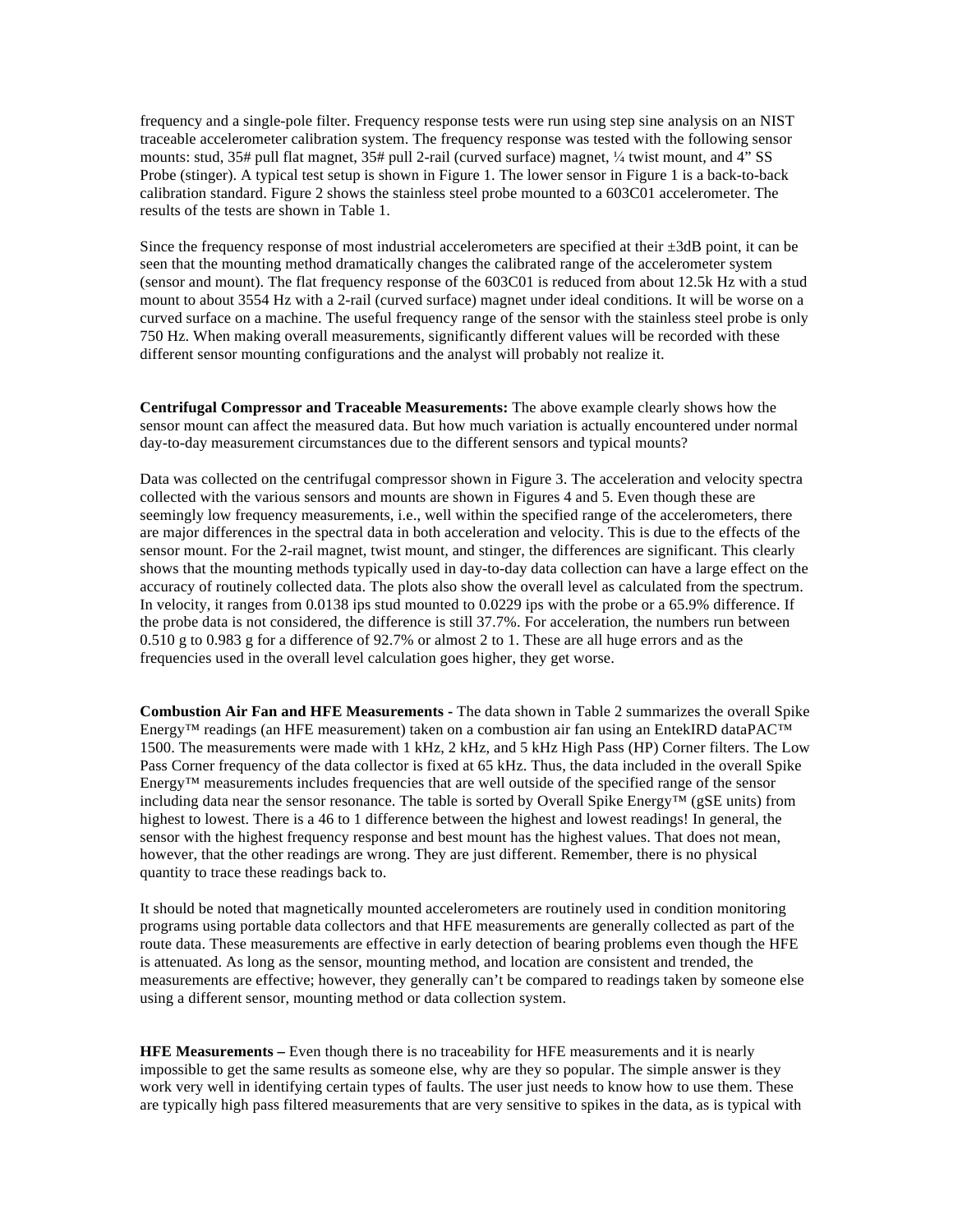rolling element bearing faults. Since the measurements are not traceable, the data should be trended. And, it is up to the analyst to determine what amplitudes are acceptable and which are not based on historical data.

"The most meaningful use of Spike Energy™ is to trend gSE readings along with velocity and acceleration readings."  $\frac{1}{1}$ 

"[PeakVue $\degree$ ] is a powerful complementary tool that can detect a range of faults and problem conditions that techniques such as vibration analysis alone might miss under certain conditions." <sup>2</sup>

The data in Figure 6 was taken using the IMI Sensors Echo<sup>®</sup> Wireless Vibration Monitoring System on a motor driving a centrifugal pump. The first plot is a trend of rms velocity, the second rms acceleration, and the third is a high pass filtered, 2k Hz HPF, true peak acceleration (an overall HFE measurement). It is clearly seen that the HFE measurement is far more sensitive to the bearing fault than the rms measurements. The motor was shut down, the bearing changed, and new levels established. Although there was a small change in the rms velocity and a bit more in the rms acceleration, they had not tripped their alarms yet. In slow speed machinery, the HFE reading is the most likely to pick up a bearing fault early.

**Conclusions:** In order to make accurate measurements, the frequency range must not only be within the specified range of the accelerometer but must also be within the flat range of the sensor mount. Knowing the range of the mount is a challenge and can only be determined through testing. When sophisticated calibration equipment is not available, it is possible to get an estimation of frequency response. Mount a sensor on a machine having high frequency content using various mounts. Comparing the results, as was done in the centrifugal compressor example, can provide useful information on about the sensor and mounting responses.

Even when accurate measurements are made, they may not agree with other accurate measurements. When trying to compare overall measurements with others, make sure you are using similar sensors, mounting methods, and measurement methodologies as in the GM Vibration Standard.

True high-frequency measurement such as HFE and demodulation (not covered in this paper) are not physical measures so the amplitudes are arbitrary. Data must be collected consistently and trended to make use of the amplitudes. These trends should be used as an indicator to look at other vibration data before diagnosing a problem. Demodulated time waveforms and spectra can often reveal impending faults, particularly in cases of impacting, much earlier that conventional analysis. They are a powerful complementary tool for the vibration analyst.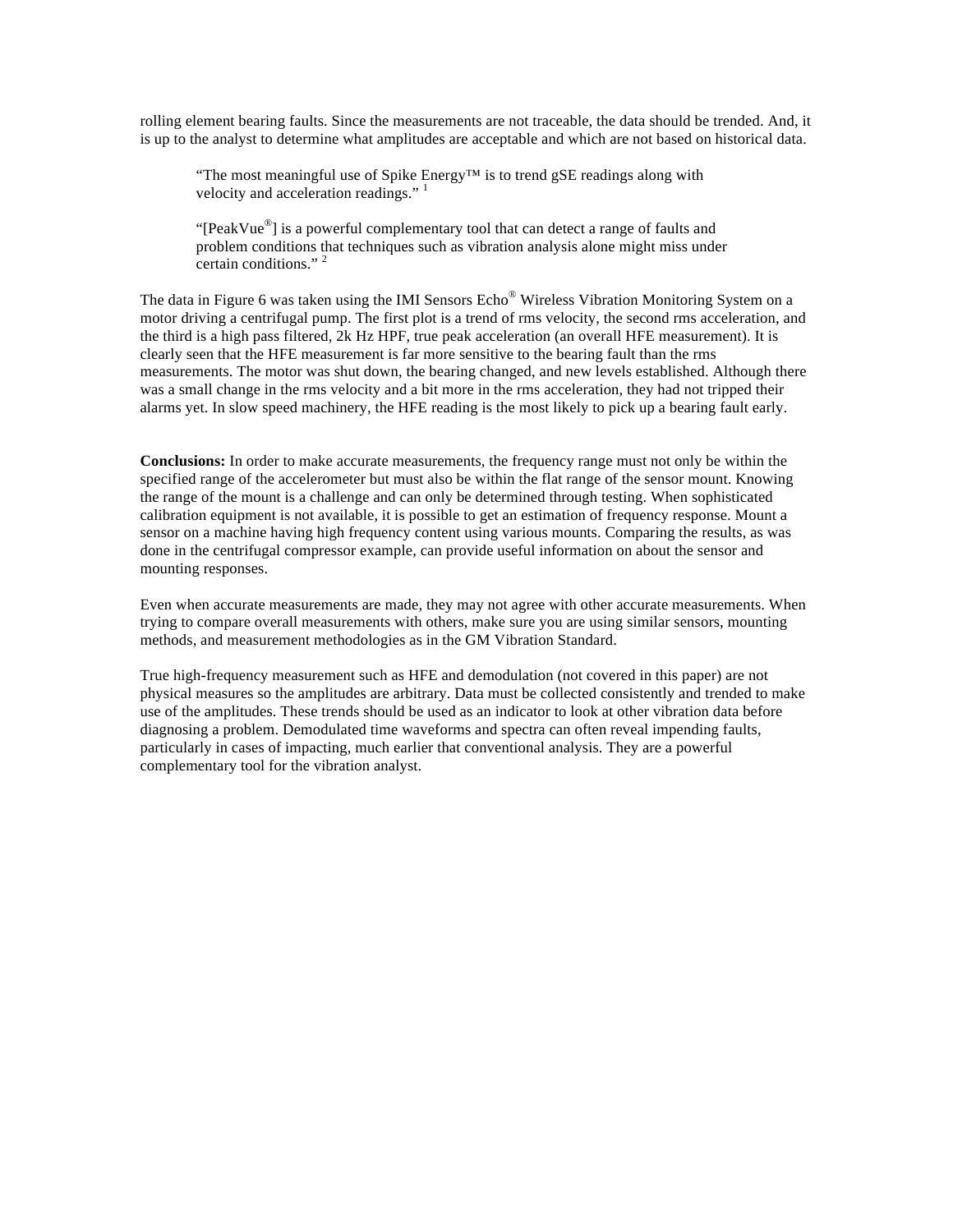# **Figures and Tables**





Figure 1: Frequency response test setup Figure 2: Stainless steel probe (stinger)

| Sensor & Mount         | 3 dB Freq<br>(Hz) | Resonant<br>Freq (Hz) | Gain at<br>Resonance | <b>Total Mass</b><br>(gm) |
|------------------------|-------------------|-----------------------|----------------------|---------------------------|
| 622B01 + Stud          | 15000             | 30000                 | 35 to 40 dB          | 94                        |
| 603C01 + Stud          | 12500             | 25000                 | 15dB                 | 51                        |
| 603C01 + Flat Magnet   | 6000              | 11245                 | 21.5 dB              | 100                       |
|                        |                   |                       |                      |                           |
| 622B01 + Flat Magnet   | 5000              | 8000                  | 20dB                 | 143                       |
| 603C01 + 2-Rail Magnet | 3554              | 6322                  | 27.3 dB              | 128.1                     |
| 622B01+ 2-Rail Magnet  | 3308              | 6000                  | 22.9 dB              | 171.1                     |
| 603C01 + 4" SS Probe   | 720               | 1300                  |                      |                           |

Table 1: Resonant frequency and 3 dB point for 2-sensors and 4-mounts



Figure 3: Centrifugal compressor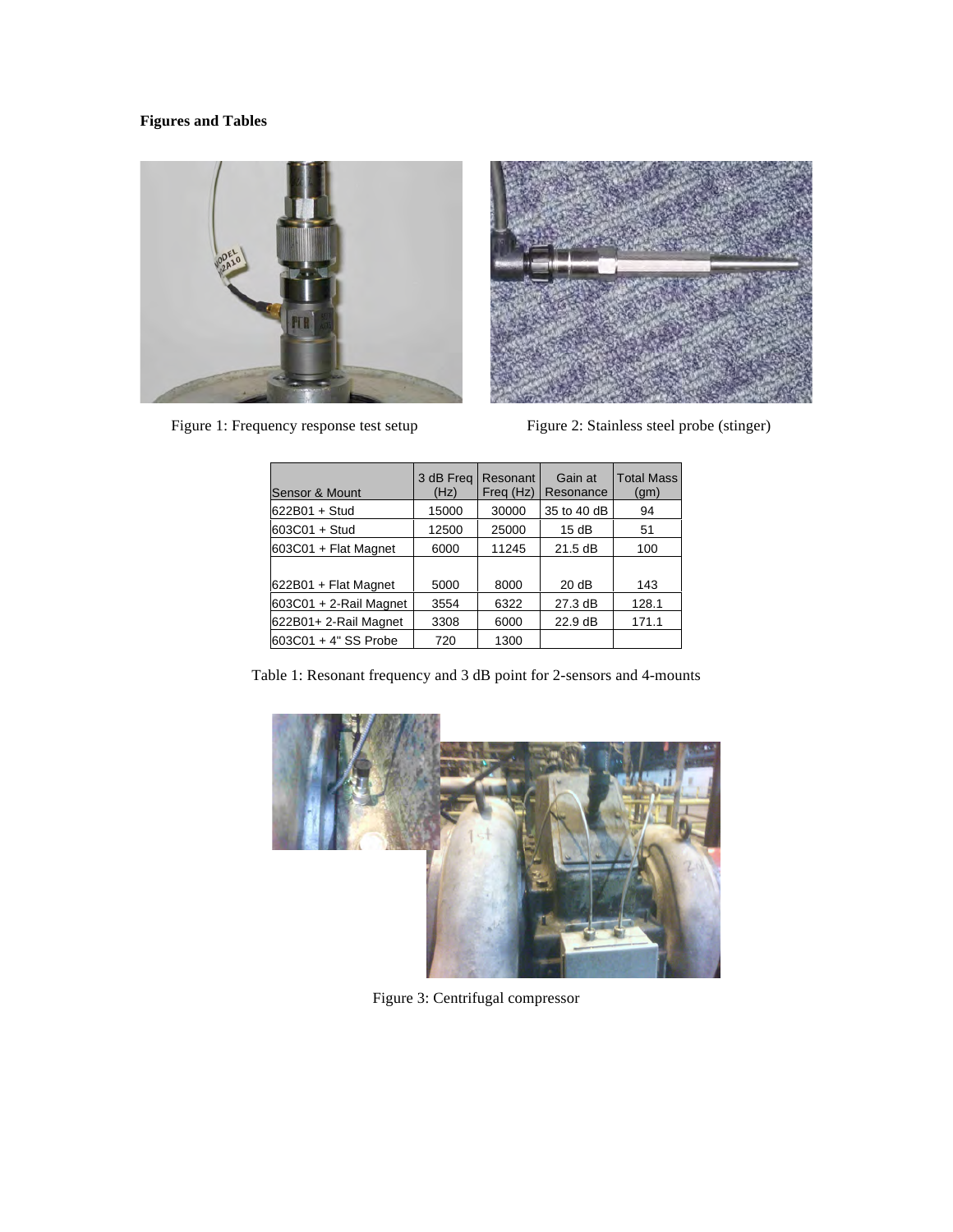

Figure 4: In velocity spectra, where an analyst would typically expect consistent data, there are significant differences



Figure 5: Acceleration spectra to 5000 Hz have significant differences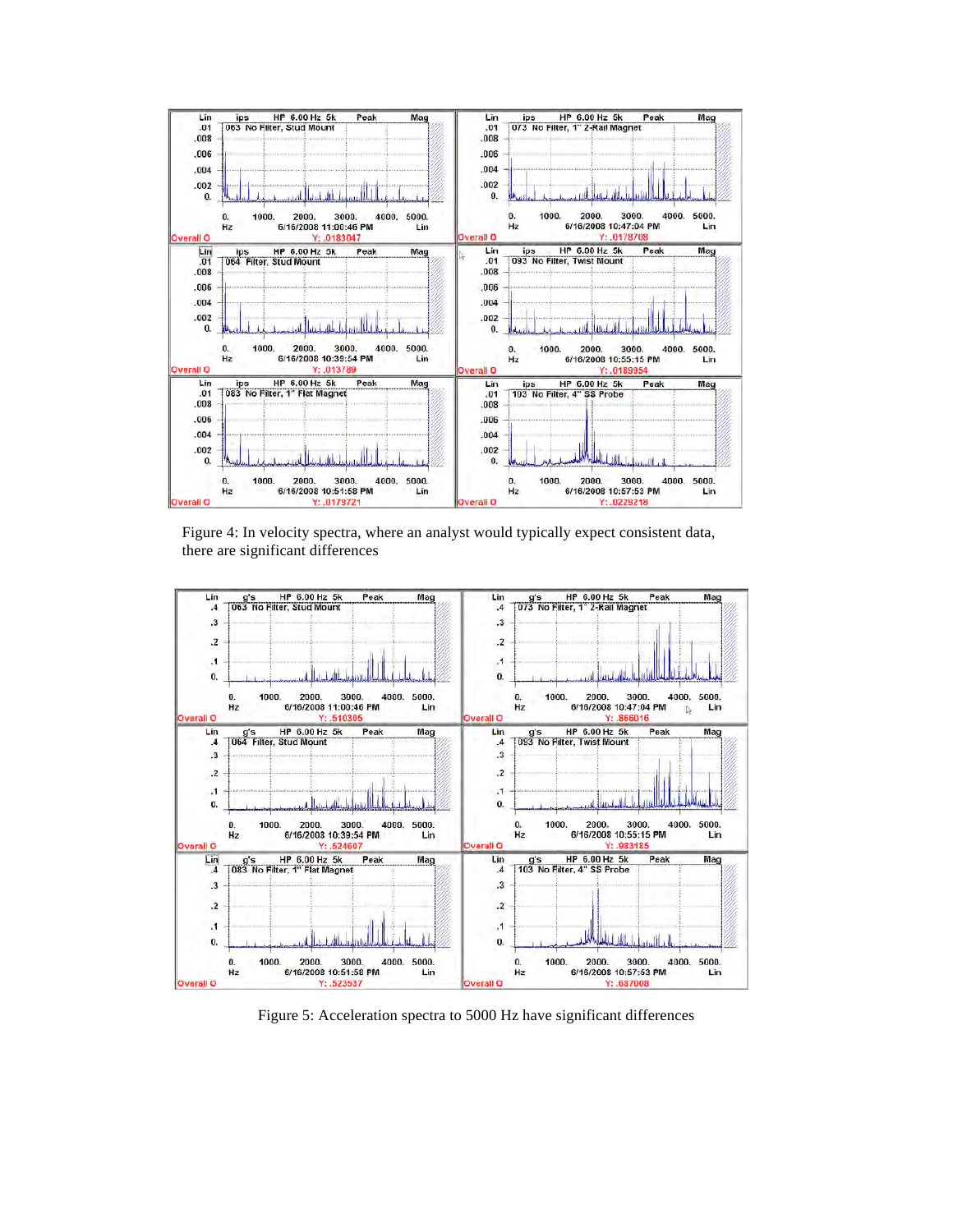|     |        |        |                 |           | Overall Spike Energy <sup>™</sup> (gSE) |           |           |
|-----|--------|--------|-----------------|-----------|-----------------------------------------|-----------|-----------|
| Pos | Sensor | Filter | <b>Mount</b>    | Surface   | 1 kHz HPF                               | 2 kHz HPF | 5 kHz HPF |
| 083 | 603A01 | None   | Flat Mag        | Glue Base | 6.95                                    | 6.54      | 6.46      |
| 063 | 603A01 | None   | Stud            | Glue Base | 6.85                                    | 6.36      | 6.45      |
| 023 | 603A01 | None   | Flat Mag        | Bare      | 6.72                                    | 6.26      | 6.35      |
| 013 | 603A01 | None   | 2 Pole Mag      | Bare      | 3.79                                    | 3.50      | 3.49      |
| 073 | 603A01 | None   | 2 Pole Mag      | Glue Base | 3.77                                    | 3.53      | 3.44      |
| 074 | 603C01 | 2-Pole | 2 Pole Mag      | Glue Base | 2.85                                    | 2.63      | 2.51      |
| 014 | 603C01 | 2-Pole | 2 Pole Mag      | Bare      | 2.52                                    | 2.32      | 2.21      |
| 084 | 603C01 | 2-Pole | Flat mag        | Glue Base | 2.24                                    | 2.05      | 2.02      |
| 024 | 603C01 | 2-Pole | <b>Flat Mag</b> | Bare      | 2.11                                    | 1.88      | 1.81      |
| 064 | 603C01 | 2-Pole | Stud            | Glue Base | 1.91                                    | 1.65      | 1.58      |
| 103 | 603A01 | None   | Stinger         | Bare      | 0.64                                    | 0.42      | 0.40      |
| 104 | 603C01 | 2-Pole | Stinger         | Bare      | 0.39                                    | 0.22      | 0.14      |

Table 2: Overall Spike Energy™ for various sensors and mounts collected on the combustion air fan



Figure 6: RMS velocity, RMS acceleration, and true peak acceleration trend plots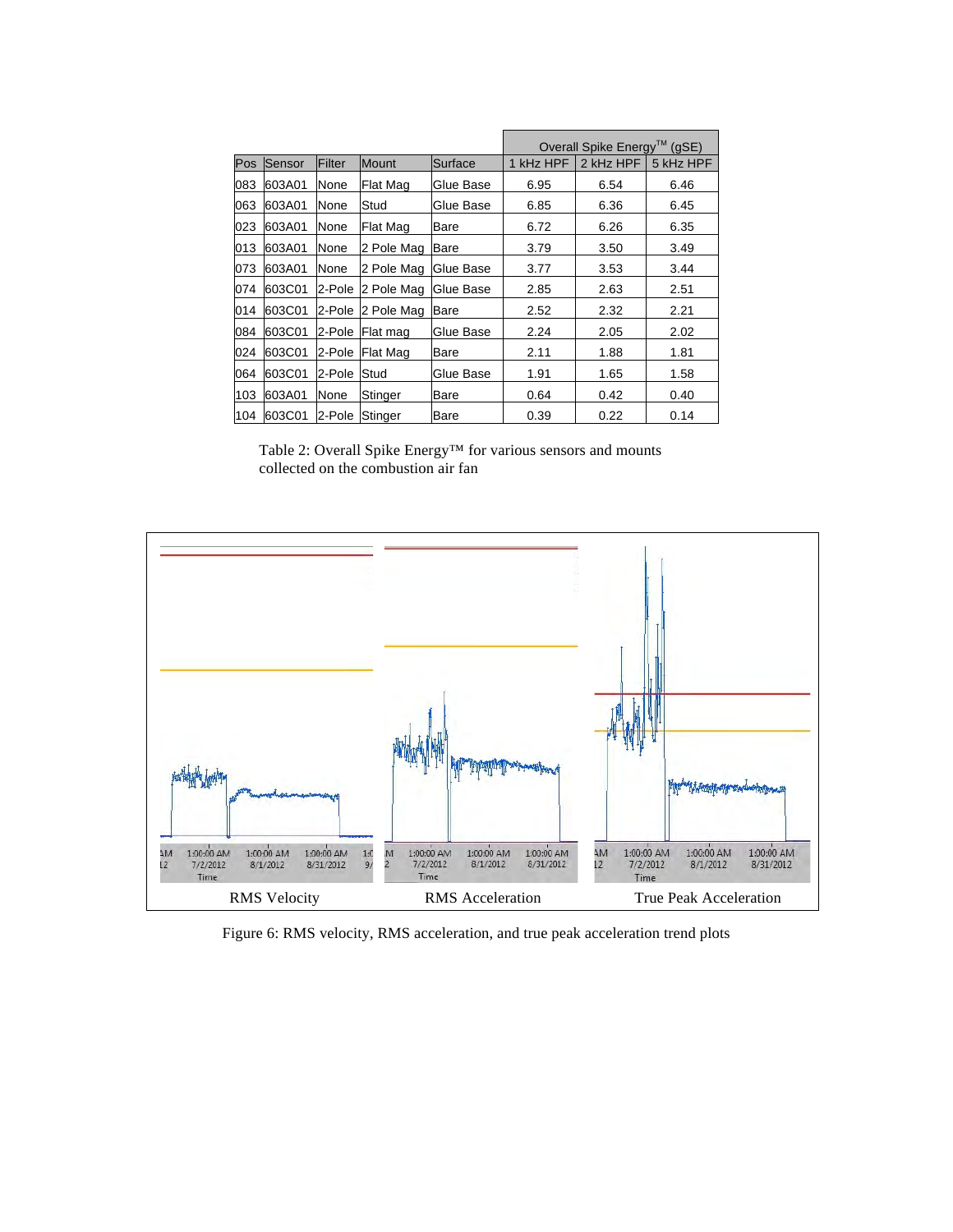#### **Definitions**

**Amplification Factor** – The gain or "Q" at the natural frequency (resonance) of the sensor. For a 100  $mV/g$  accelerometer vibrating at 1 g, the output will be 100 mV. If the there is a gain of 10 resonance, a 1 g vibration at the sensors natural frequency will yield a 1 V output making it appear the input is 10 g.

**FFT** – Fast Fourier Transform is the algorithm typically used to compute the Discrete Fourier Transform or frequency spectrum of a digitized time signal. This transforms the signal from the time domain (time waveform) to the frequency domain (frequency spectrum). In technical papers and publications, this frequency spectrum is often referred to simply as the FFT.

**Frequency Response / Frequency Range** of an industrial accelerometer is generally specified at the  $\pm 3$  dB points. That means the low and high frequency limits for the accelerometer are determined when the nominal sensitivity (e.g., 100 mV/g) is either up 3 dB or down 3 dB. The following equation can be used to determine the actual sensitivity of the accelerometer at these points.

$$
dB = 20 \log \frac{S}{S_{REF}}
$$
  
Rearranging to solve for  

$$
S = 10^{\frac{dB}{20}} \times S_{REF}
$$

S

At +3 dB and a nominal sensitivity  $(S_{REF}$  of 100 mV/g, the actual sensitivity (S) is 141 mV/g. At -3 dB, it's 70.7 mV/g. This shows that when an industrial accelerometer is used at its upper or lower frequency limit, the deviation from nominal sensitivity is not trivial.

**HFE** – In vibration literature this can mean High Frequency Enveloping or High Frequency Energy, with Enveloping being most common. Since this paper deals primarily in overall measurement, it is used for High Frequency Energy, meaning, an overall measurement that filters out lower frequency content and includes very high frequency content that most often extends beyond the specified range of the accelerometer. This type of measurement is most typically used for early detection of rolling element bearing faults. Spike Energy<sup>™</sup> and PeakVue<sup>®</sup> are examples of HFE type of measurements.

**Route** is a predefined set of machines, points, and measurements to be made on a regular basis. The route information is loaded into a portable data collector and an analyst walks around a plant making the preprogrammed measurements. Most routes include a variety of measurements including time waveform, velocity, acceleration, and HFE.

**Traceability** – The National Institute of Standards and Technology, NIST, defines traceability as "an unbroken record of documentation ("documentation traceability") or an unbroken chain of measurement and associated uncertainties ("metrological traceability")<sup>5</sup>. In the case of displacement, velocity, and acceleration (typical vibration measures) there is a well defined physical quantity that is being measured, can be quantified, and is therefore traceable. In the case of HFE measurements, there is no defined physical quantity, the measurements are made outside of the traceable range of accelerometers, and are therefore not traceable. In this case, data should be trended to look for changes.

**Transportable** – This is a term coined by the author meaning a measurement that is well defined, accurate, and repeatable and thus could be obtained by anyone making the same measurement.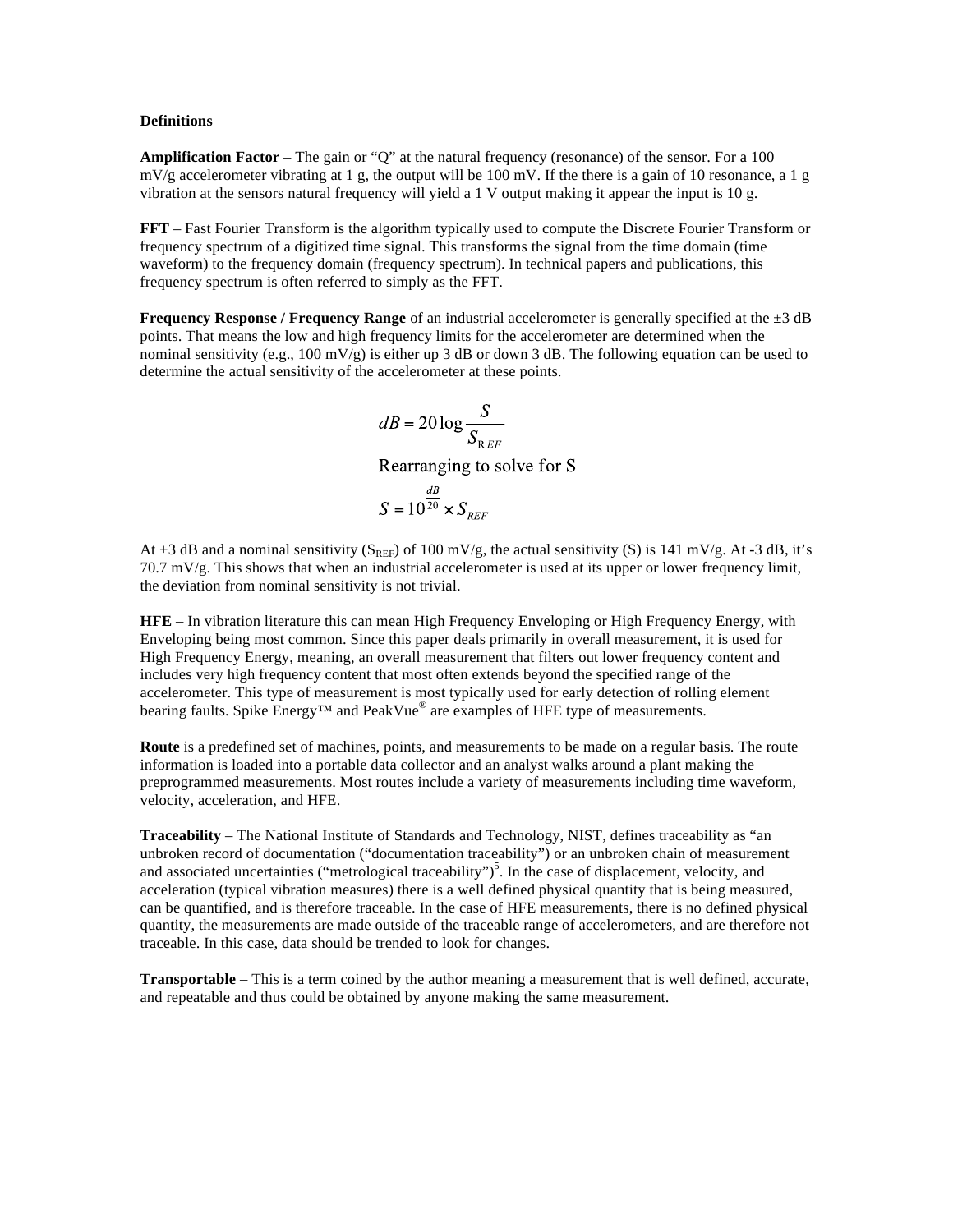### **References:**

1. Ming Xu, Joseph M. Shea, James A. Knauff. *Vibration Analysis of Multi-Spindle Gear-Type Heads Using Spike Energy™,* VI Chapter Training Seminar, 1994

2. Robinson, James C. and James W. Walker, and James E. Berry. *Description of PeakVUE and Illustration of its Wide Array of Applications in Fault Detection and Problem Severity Assessment*. Emerson Process Management reliability Conference: 2001

3. PeakVUE is a registered trademark of Computational Systems Incorporated.

4. Spike Energy and dataPAC are trademarks of EntekIRD International Corporation.

5. NIST. http://www.nist.gov/pml/mercury\_traceability.cfm